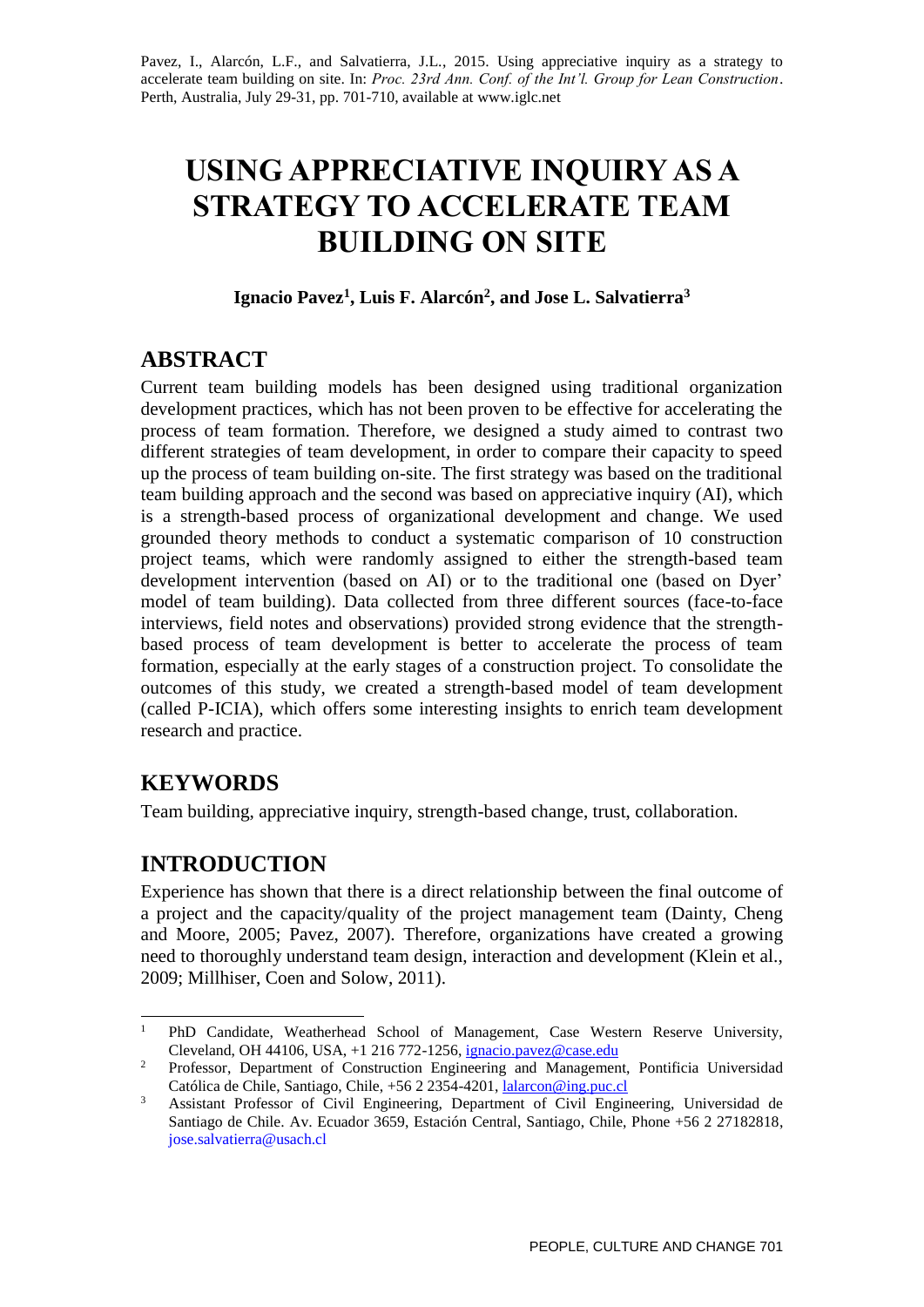Currently, team development has become a recognized technique in the field of organizational development (French and Bell, 2001), which accounts for its permanent use by consultants, scholars and researchers. Team development interventions have evolved from an approach focused on solving problems (traditional model) to the study of exceptional performances, which promote the development of social systems through the enhancement and cultivation of strengths (Cooperrider, Whitney and Stavros, 2008). Given the differences between traditional and positive forms of team development, this research has been designed to compare the capacity of both models to speed up the process of team building on-site. To accomplish that goal, we used grounded theory methods (Glaser and Strauss, 2009) to carry out a systematic comparison of 10 construction project teams, which are part of a group of Chilean construction companies that currently conducts research in partnership with the *Centro de Excelencia en Gestión de Producción de la Pontificia Universidad Católica* (GEPUC) [Center for Excellence in Production Management at Pontifical Catholic University of Chile]. Those teams were randomly assigned to either the strength-based team development intervention (based on appreciative inquiry) (Cooperrider and Srivastva, 1987; Whitney et al., 2004) or to the traditional one (based on Dyer' model of team building) (Dyer, 1987).

# **THEORETICAL BACKGROUND**

Team building has been described as one of the most popular intervention techniques in the field of organization development (OD) (Buller and Bell, 1986; Klein et al., 2009; Salas, Rozell, Mullen and Driskell, 1999). The main objective of a team building process is to increase the effectiveness of work teams. This is achieved by a process that allows team members effectively acquiring new skills and perceptions to produce a simultaneous change in interpersonal relations and performance (Buller and Bell, 1986).Team building embraces the central notion that enlisting the participation of team members in planning and implementing their own change will be more effective than simply imposing change on the team from outside (Salas et al., 1999). Thus, the foundation of the team building process is closely related to the principles that guide any OD intervention. A team building intervention has a clear methodological basis (specific steps) but the focus or the topics for change might vary based on the purpose of the process, the team composition (diversity of team members), the nature of the team (e.g. stable teams, temporary teams, or interorganizational teams), and the context in which the intervention is carried out, among others (Klein et al., 2009).

Therefore, we selected team building approaches that were distinctive in terms of the process that characterize each methodology. Taking into account that criteria, we selected two models/approaches of team development: 1) Dyer's model of team building (Dyer, 1987; Dyer, Dyer and Dyer, 2013) and 2) the appreciative team building approach (Bushe and Coetzer, 1995; Whitney et al., 2004). We chose Dyer's model of team building because is the one that best resembles the classic mode of action-research (focused on problems). On the other hand, we chose the appreciative team building model because it proposes a new to way to addresses the process of team development, which is focused on leveraging the strengths of the social system.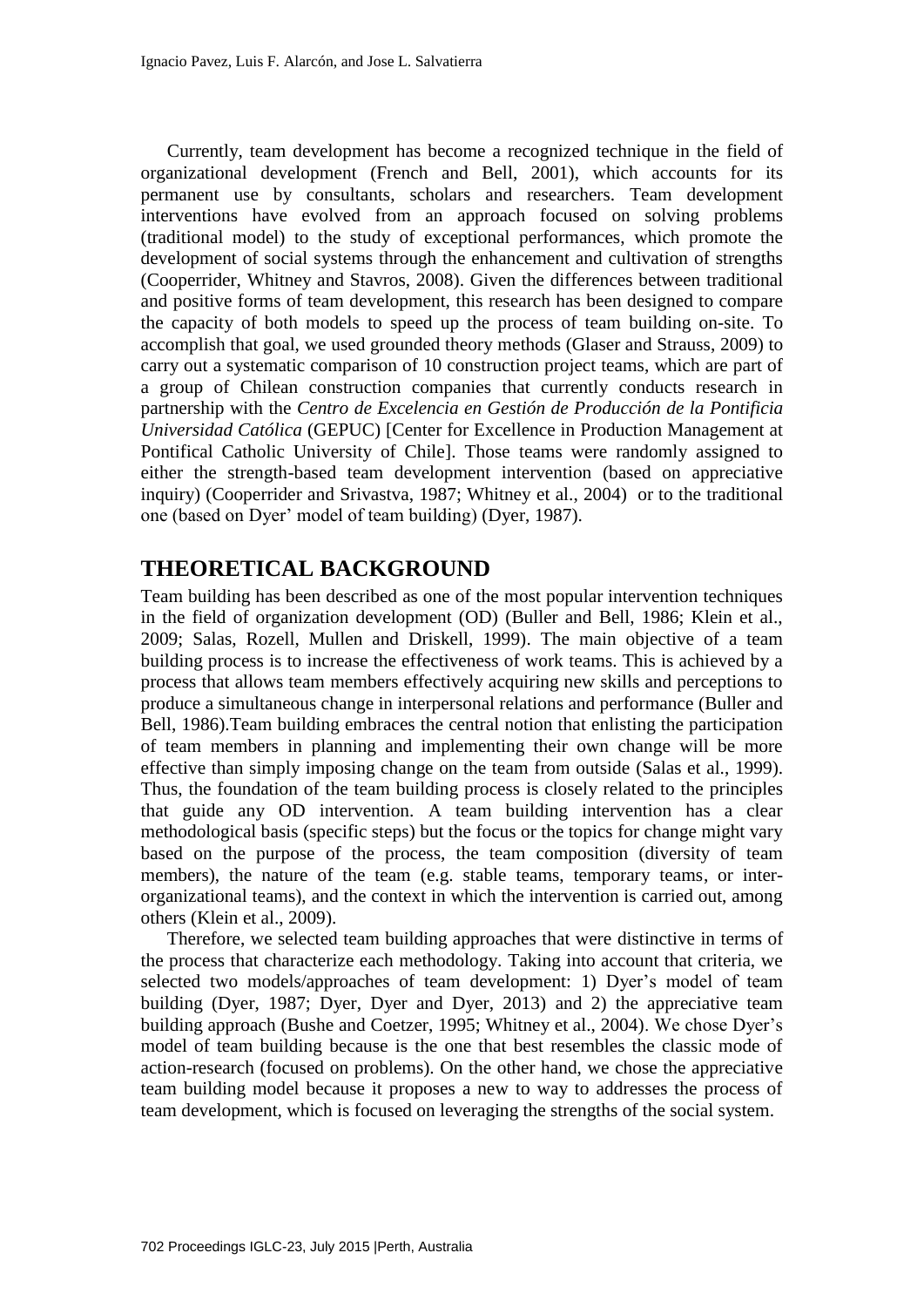### **DYER'S MODEL OF TEAM BUILDING**

Dyer's model of team building is probably one of the best known approaches of team development under the problem-solving framework. This model is a great representation of the traditional mode of action-research, which starts with a diagnosis and ends with an evaluation of the main learnings and the effectiveness of the intervention (Susman and Evered, 1978). Grounded on the traditional approach of action research, Dyer's model of team building is described as follows: "Ordinarily a team-building program follows a cycle similar to that depicted in Figure 1.A. The program begins because someone recognizes a problem or problems. Either before or during the teambuilding effort, data are gathered to determine the root causes of the problem. The data are then analyzed, and a diagnosis is made of what is wrong and what is causing the problem. After the diagnosis, the team engages in appropriate planning and problem solving. Actions are planned and assignments made. The plans are then put into action and the results honestly evaluated."



*Figure 1: The two approaches of team development.*

### **APPRECIATIVE TEAM BUILDING**

Appreciative team building (ATB) is an approach of team development grounded on the application of AI (Cooperrider and Srivastva, 1987) as the methodological basis for change (Bushe and Coetzer, 1995; Whitney et al., 2004). AI is both a method of action research and a theory of how social systems develop and evolve, which rethinks the foundations of OD. In particular, it challenges the assumption that the purpose of an OD intervention is to solve a problem, because under that paradigm, groups and organizations are treated not only as if they have problems, but as if they are problems to be "solved." Instead, AI invites to rethink the practice of OD through the following question: What if, instead of seeing organizations as problems to be solved, we saw them as miracles to be appreciated? How would our methods of inquiry and our theories of organizing be different?. This re-formulation of the symbolic interpretation of social systems constitutes the basis of this new form of action-research which, stood on the shoulders of social constructionism, can be defined as "the cooperative co-evolutionary search for the best in people, their organizations, and the world around them. As a team building approach, AI embraces the premise that all teams have images of themselves that underlay self-organizing processes and that social systems have a natural tendency to evolve toward the most positive images held by their members (Bushe and Coetzer, 1995). Therefore, ATB can be defined as a praxis of collective action aimed to positively transform the team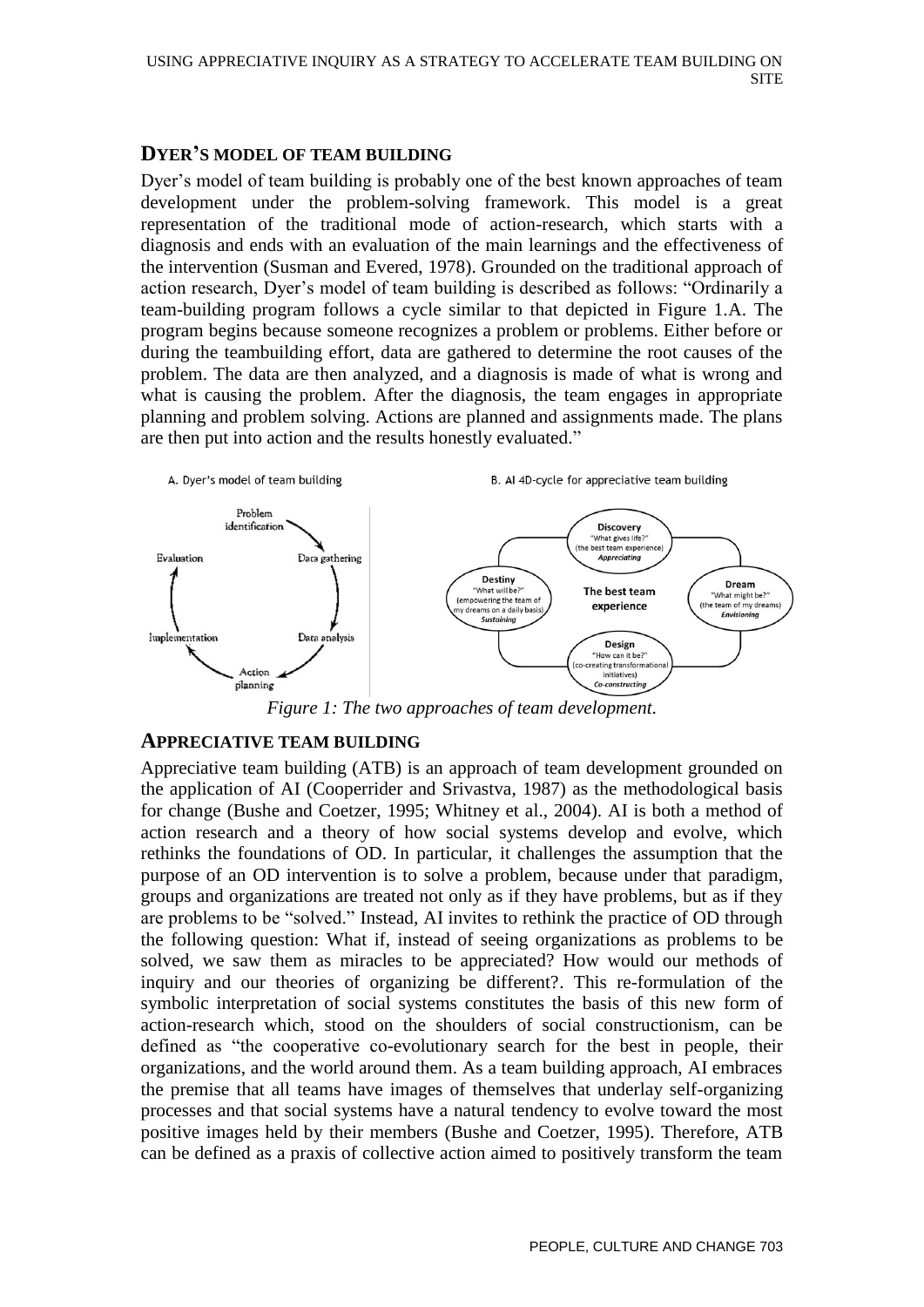to its most promising and positive future. From a practical standpoint ATB follows the traditional AI 4-D cycle (Discovery, Dream, Design and Destiny – See Figure 1.B).

# **RESEARCH METHOD**

### **RESEARCH QUESTIONS AND OBJECTIVES**

The research questions central to this study is: How to accelerate the process of team formation on site? Based on those questions, this research has four main objectives: (1) To compare a traditional team building approach with a strength-based approach of team development; (2) To assess the effect of each approach into the process of team development; (3) To explore which approach is more effective for the process of team formation; and (4) To produce a model of team development that will help accelerating the process of team formation on site.

### **SAMPLE**

The study was carried out with construction project teams belonging to 5 different Chilean medium-size construction companies. The unit of analysis was the construction project team and participants were people who belong to 10 different teams. The average size of a team varied from 5 to 14 people, based on the type and the stage of the construction project. The research was carried out at the construction site, in order to work with and observe teams in their natural setting. We selected 10 teams that embraced diversity in terms of the variables that might have a higher influence in team dynamics: type of construction project, type of contract, ownership of the project, project duration, project stage, and team performance. Then, we formed 5 pairs of teams that matched in one or more variables, in order to have similar groups of teams implementing the two types of intervention. After that, we used a randomized paired design for the intervention, which means that, within a pair, we randomly assigned one team to the strength-based team development cohort and one team to the problem-based (or traditional) team development cohort.

### **DATA COLLECTION**

The research team collected data over a 4-month period, from April 2014 to July 2014 and consisted of field notes, face-to-face interviews and group observations. Field notes were focused on registering the activities and outcomes of each team development session. All team sessions were audio or video recorded, in order to have a complete record of the activities and outcomes of the intervention process. We implemented 5 sessions with each team, so we carried out 50 sessions in total (25 for each type of intervention). Data analyzed were equivalent to approximately 5345 minutes of team development work. Face-to-face interviews focused on eliciting lengthy narratives detailing participants' actions, thoughts, feelings, and social interactions that occurred to them during the team development process. Special effort was made to trigger vivid recollections of team members' experiences on each stage of the process; so one interview protocol was prepared for each team development intervention. Interviews lasted between 30 and 70 minutes and all of them were transcribed by the research team. We did 16 interviews for each methodology. Finally, group observations were used to generate data about team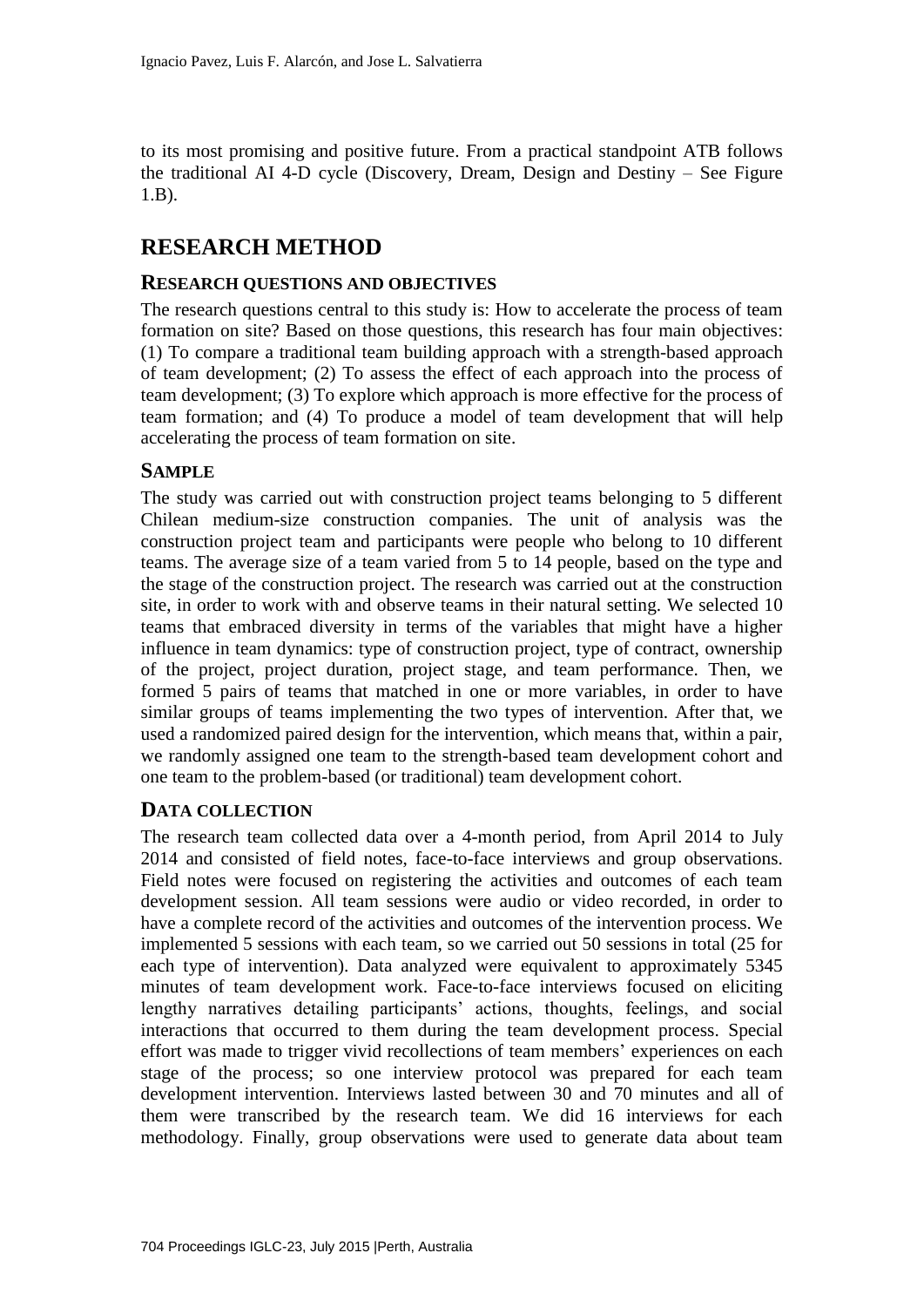interactions as they naturally occurred in each team development session. They were focused on the social dynamics deployed by teams during the intervention, including observer's interpretations based on the analysis of the body language and other emotional expressions. We produced full observation records of 4 randomly selected teams (2 teams per intervention method). Each team was observed using the same observation protocol, which was focused on perceived power distance, positive and negative interactions, team member roles, and group norms.

### **DATA ANALYSIS**

The audio recording for each interview and the video/audio recording for each session was reviewed multiple times, and each transcript was read repeatedly. The procedure of data analysis followed the four-stage procedure of grounded theory's constant comparative method (Glaser and Strauss, 2009): (1) comparing incidents applicable to each category; (2) integrating categories and their properties; (3) delimiting the theory; and (4) writing the theory. During the first stage, all transcripts (field notes, interviews and observations) were first coded using "open-coding" techniques, which involve rigorous line-by-line examination of every transcript to identify "codable moments" or segments of text with potential research significance (Corbin and Strauss, 2007). This process resulted in the identification of 480 fragments of text that were sorted on the basis of similarity into 112 initial categories. After the open coding an initial codebook for each methodology was developed. The initial codebook of Dyer's methodology consisted of 18 categories, and the initial codebook of the ATB methodology consisted of 16 categories. The whole coding process was carried out collaboratively by the research team using Dedoose. See Pavez (2014), for a detailed description of categories and properties. Theory delimitation started to take place when underlying uniformities in the original set of categories and/or properties were discovered. Thus, we started to delimitate the theory by using a small set of higherlevel concepts. In doing so, first-order codes were grouped according to their similarity and second-order codes (higher-level concepts) were created (Saldaña, 2012). Finally, theory formulation occurred in a developmental way. A continuing process of data analysis and literature review informed several adjustments of the initial conceptual model to provide theoretical support of discovered variables. Tacking back and forth between the data, research materials, literature, and the original conceptual model, a grounded theory of a model of team development that accelerates the process of team formation on site emerged.

# **FINDINGS**

The goal of this study was to characterize a team development process that would help to accelerate the process of team formation on site. Data suggest that the ATB model works better than the traditional approach, because of three key findings related to group behavior which are described as follows:

### **PATTERN 1: A REVERSAL FOCUS OF GROUP NEEDS CONSIDERATION**

Data coming from the analysis of the outcomes of every team meeting—which were focused on the dialogues, agreements and deliverables of every stage of the process showed an interesting pattern. It was clear that instrumental (task-related) and expressive (interpersonal-related) needs were present in all teams and they tried to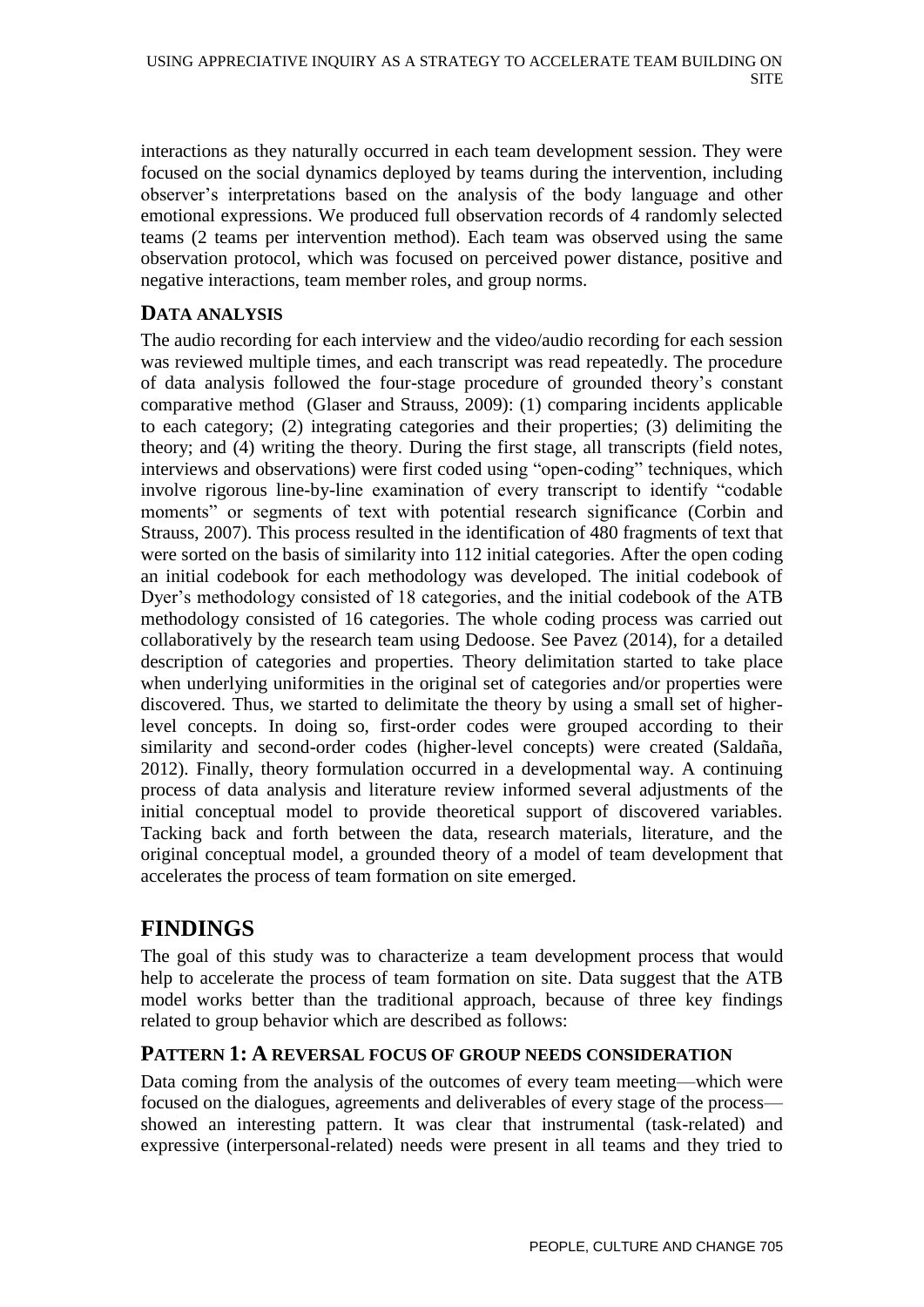fulfil both during the process of team development. However, the time when those needs appeared—which reflects the focus of team interactions during the intervention process—was different for both types of interventions.

#### **Dyer's model of team development**

During the initial stages of the problem-solving approach (problem identification and data collection) the team was primarily focused on task-related needs. This means that most conversations, interactions and the collective processes of sense-making, were focused on understanding some gaps in productivity, the availability of resources, the organization of the work, the planning process and/or the coordination among different work-groups. The analysis of those gaps was translated into key areas of work for each team, which repeatedly included: lack of good economic incentives, lack of organization and planning, lack of efficacy in team meetings, and the need for improvement in some relational dynamics (e.g. leadership, communication and decision making). As teams got to understand the root causes of the problems, the expressive (or socio-emotional) needs of the group emerged. This happened because teams had to deal with three important relational issues: acknowledging different viewpoints, managing conflicts, and generating agreement among team members. Finally, in order to solve their problems, teams had to create an action plan and then to implement it. At this stage of the process, the initiatives were mainly focused on solving the relational issues that prevented the team to get the desired results. Therefore, at the end of the process, the team was primarily oriented to address (and work on) its expressive needs.

### **Appreciative team building**

During the ATB intervention the focus went in the opposite direction regarding the time frame in which instrumental and expressive needs were addressed. At the *discovery phase*, most stories about the best team experience were based on emotional memories about relationships, human values, recognition, friendship and individual valuation. Consequently, conversations were mostly focused on sharing and revealing expressive needs. During the *dream phase*, most images of the ideal future and/or the "ideal team" were based on rich narratives of team achievements and how they should approach work. Consequently, conversations focused more on sharing and revealing the instrumental needs of the team. At the *design phase*, each team worked on crafting a more concrete version of the desired future by devising one or two specific statements related to some important elements of team dynamics: 1) goals or purpose, 2) roles and responsibilities, 3) relationships, 4) procedures, 5) leadership, 6) team spirit, 7) productivity and performance, and 8) communication (Cooperrider, Whitney and Stavros, 2008; Whitney et al., 2004). At this phase, the focus was slightly oriented to instrumental needs, but it was possible to see more balance. This happened because teams integrated the main elements of both the best team experience (discovery) and the ideal team (dream). Finally, the *destiny phase* was dedicated to create and implement some change initiatives that would help the team reaching the ideal future. Here, teams included both instrumental and expressive needs (slightly loaded to instrumental needs). In summary, it was possible to observe that both methodologies went into opposite directions in terms of the time frame in which they addressed the expressive and instrumental needs of the team. The problem-solving approach started with great attention to instrumental needs and it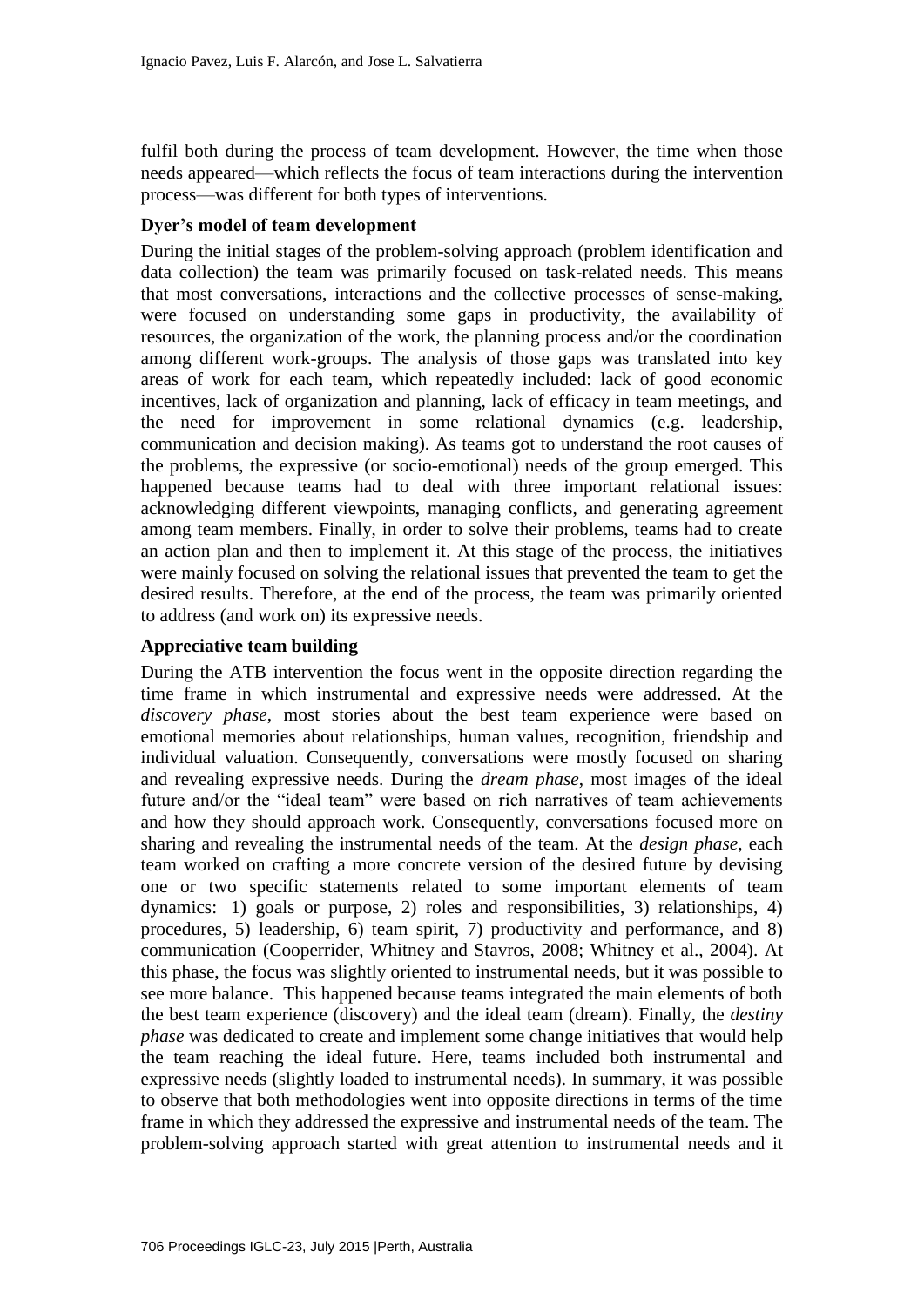ended up shifting that focus to expressive needs. On the other hand, the ATB approach started by giving great attention to expressive needs, then it shifted to instrumental needs, and it ended up balancing both of them.

### **PATTERN 2: DISTINCTIVE DYNAMICS OF GROUP PROGRESSION**

Data collected from interviews, which focused on eliciting lengthy narratives detailing participants' actions, thoughts, feelings, and social interactions that occurred to them during the team development process, showed another interesting pattern. The later stages of the coding process (second-order coding) naturally converged into a set of themes that progressively appeared during the team building process. This resembled what previous studies in this area has shown, which tell us that groups engage in an identifiable set of activities, during different periods of time, that can be categorized as stages or phases of group development (Tuckman, 1965; Miller, 2003).

The content and focus of team interactions, however, were different for both methodologies. Dyer's problem solving approach followed a very similar pattern compared to traditional team building models. This pattern can be characterized as restorative dynamics oriented to remove the problems that are blocking the development of the team. We called this pattern "fix to develop", because the team explored their major problems in detail and, after that, they developed the required skills to overcome those challenges together. On the other hand, the collection of team member experiences on each stage of the ATB process helped to observe a different pattern of group progression compared to the problem-solving approach. The main characteristic of this pattern was the nurturing dynamics of team interactions that propelled team development. We called this pattern "nurture to grow", because as teams moved along the ATB process, upward spirals of positive interactions helped the teams growing in the direction they wanted. During the process of data analysis, the codes naturally converged into four different, and unique, progressive stages when compared to the conventional models of group development. These stages were named illumination, connection, inspiration, and achievement. These stages represent the highest level of abstraction for the categories generated during the coding process; and each of them included well-defined properties (Corbin and Strauss, 2007; Glaser and Strauss, 2009). Interestingly, in none of those stages conflict resolution appeared as central aspect of group development.

### **PATTERN 3: POSITIVITY AS THE ENGINE OF THE DEVELOPMENTAL PROCESS**

Analysis of the data showed that only one variable remained stable in both types of interventions. That variable was the positive affective tone of the team (PATT), which can be described as the shared pattern of consistent (or homogeneous) positive affective reactions (George, 1990). However, this only occurred during the ATB intervention. The PATT came out constantly and with great frequency during the process of analysis of each source of data. This helped to explain the upwards spirals of generative interactions that aided teams (under the ATB methodology) growing in the direction that they wanted.

As we previously stated, we called this dynamic "nurture to grow", because the team had to nourish itself to sustain the transformational energy that this process required. The nutrients of the system, in this case, were the positive emotions that the ATB intervention sparked on every team member; which were transformed into the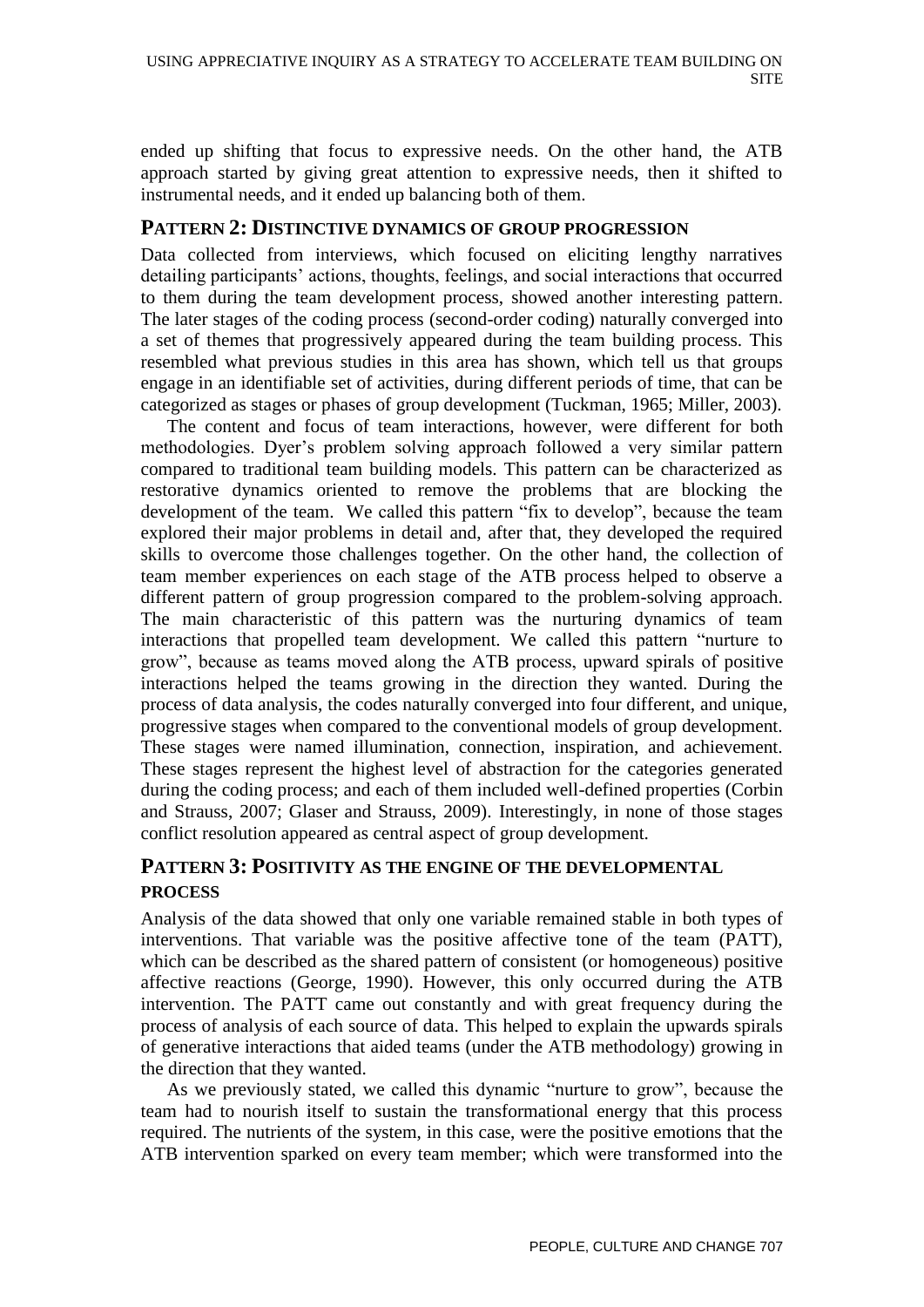PATT trough the diffusion of those feelings. At the beginning, positivity was mainly sparked by the facilitator using the tools that AI provides (e.g. appreciative interview and visioning exercise). However, as the process continued, the team started to integrate that element into their natural encounters. Initially, focusing on the positive was something new for the team, but when they were able to understand and integrate those concepts, they started to leverage and intensify positivity as a tool to develop and grow as a team.

# **THE P-ICIA: A MODEL OF TEAM DEVELOPMENT THAT ACCELERATES THE PROCESS OF FORMATION ON SITE**

This study contributes to understand team building as a generative phenomenon. In other words, as a process characterized by dynamics of excellence, appreciation and abundance; where the PATT is something regular and stable rather than exceptional. Moreover, our data suggest that these processes of team development works better for accelerating the process of team formation, because it eliminates the need for conflict and resolution (e.g. Tuckman's forming and storming stages) to reach the stage of "performing" (Tuckman, 1965) in a quicker way. This is particularly important for teams that have not previously worked together (as most construction project teams), because for that types of teams take longer to achieve the levels of trust that allow the emergence of good processes of feedback that characterize high performance (Bennis and Shepard, 1956; Tuckman, 1965; Miller, 2003).

This research provides interesting insights into the elements that might characterize a strength-based model of team development, which we propose that accelerates the process of team formation on site for three reasons. First, a strengthbased team development approach starts by building strong relationships among team members (expressive needs) and uses that basis to accomplish the instrumental needs of the team (productivity, efficiency and performance). Second, the group progression is characterized by dynamics that nurture positive emotional states, rather than managing conflicts, to increase trust and collective efficacy. In particular, we suggest that a strength-based model of team development starts by *illuminating* the strengths of the team; then relationships are reinforced by increasing the levels of *connectivity*; after that, the team is *inspired* to work in its own transformational process and; finally, the group collectively implement developmental initiatives to *achieve* the desired future and to become the team of their dreams. Third, a strength-based model of team development uses positivity as the engine of the developmental process. This means that positive emotional states are sparked, diffused, and sustained over time to energize the team in its transformational endeavor. Based on the data collected during the process, we created a strength-based model of team development called P-ICIA (positive affect-P; illumination-I; connection-C; inspiration-I; achievement-A). The model is presented in Figure 2.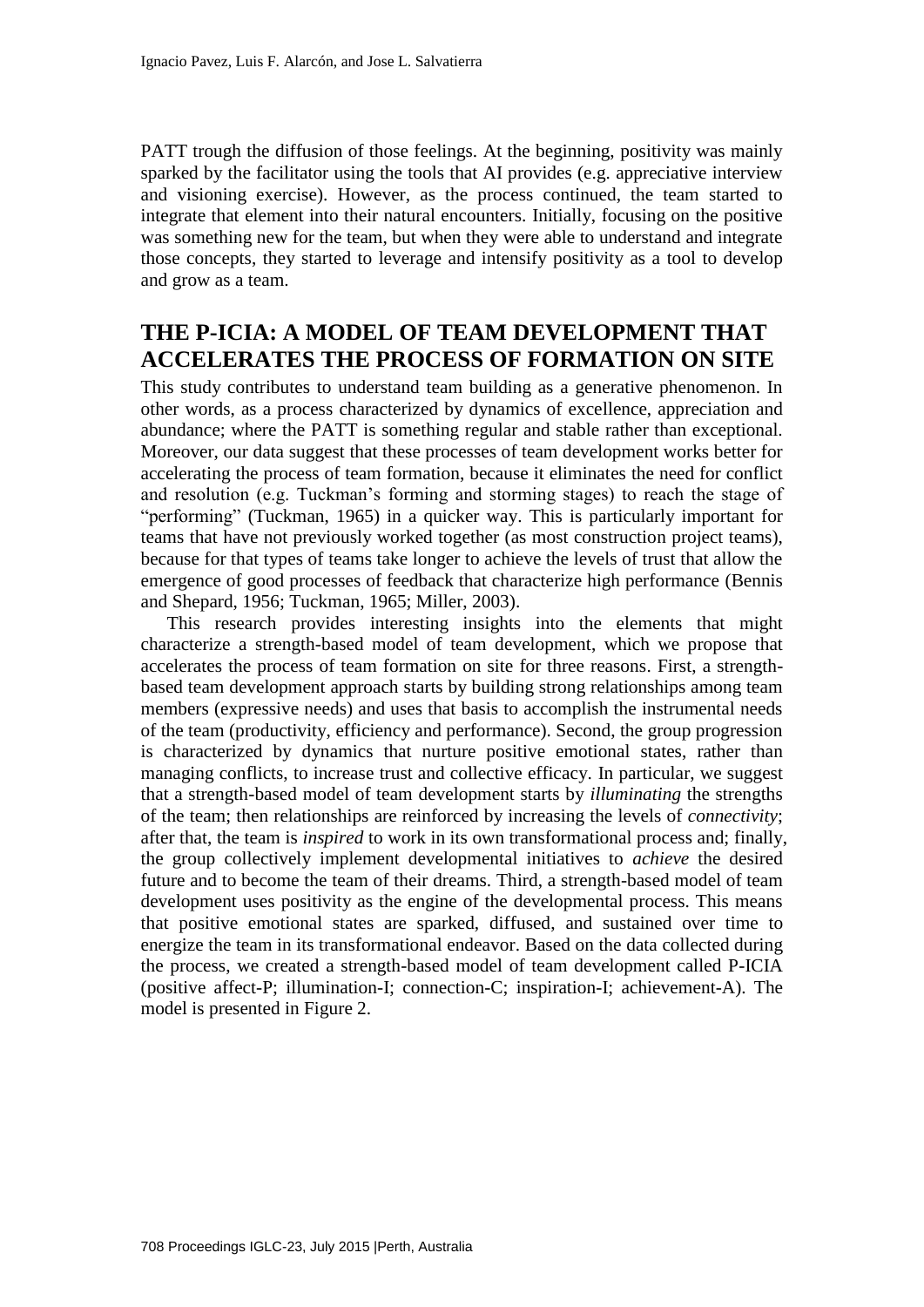

*Figure 2: The P-ICIA model of strength-based team development (Pavez, 2014).*

# **CONCLUSIONS**

The results presented in this article show that there is a vast potential to improve the performance of construction project teams, which is simply wasted by not considering the team development process as a critical activity for project execution. This represents a latent opportunity for organizations where Lean is part of their strategies, because in these types of companies people are the key to success (Pavez, 2007). Based on lessons learned from the participants' experiences, some initiatives that can facilitate and/or improve teamwork at the construction site are the following: (1) Organizing work meetings with instances to execute team activities: As our study shows, this activities will have more impact on accelerating the process of team formation if they are carried out at early stages of the project and using a positive approach (i.e. ATB or similar); (2) Establishing structures and/or incentives that encourage the implementation of team development practices: This element strongly appeared when we talked to participants about how to sustain the level of teamwork that they reached as a consequence of the intervention process; and (3) Incorporating qualified professionals who can support team formation and development: This conclusion came out from the analysis that participants made about the role of the facilitator (researcher). Participants found value in having an external expert that would help the team to progress and to keep the focus on teamwork. Thus, they called for replicating this strategy at the beginning of each project, but ideally using internal staff. Finally, the main limitation of this study was the aim of studying the process of team development rather than its results.

## **REFERENCES**

- Bennis, W.G. and Shepard, H.A., 1956. A Theory of Group Development. *Human Relations*, 9(4), pp.415–437.
- Buller, P.F. and Bell, C.H., 1986. Effects of Team Building and Goal Setting on Productivity: A Field Experiment. *Academy of Management Journal*, 29(2), pp.305–328.

Bushe, G.R. and Coetzer, G., 1995. Appreciative Inquiry as a team-development